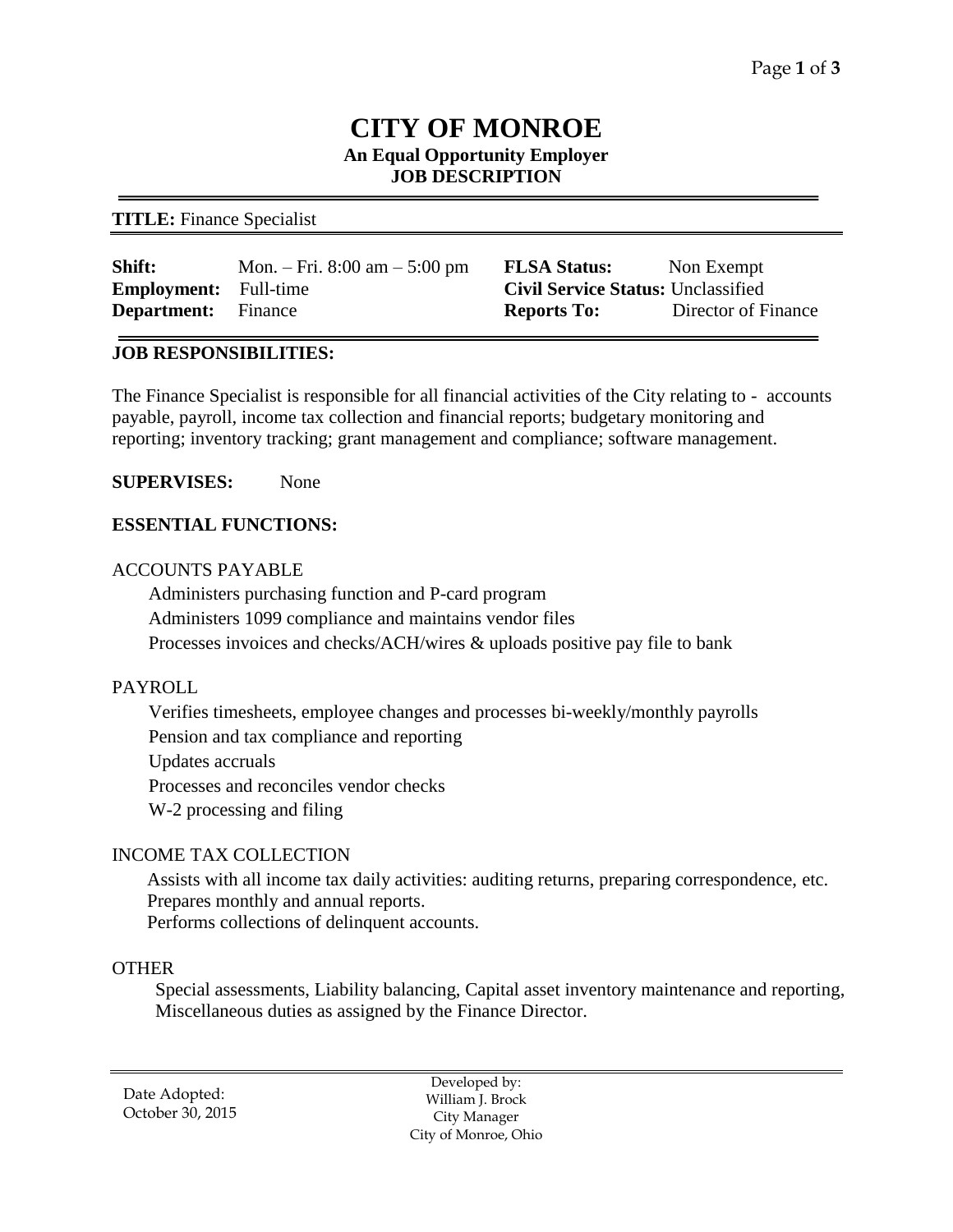# **CITY OF MONROE An Equal Opportunity Employer JOB DESCRIPTION**

### **TITLE:** Finance Specialist

### **EDUCATION AND/OR EXPERIENCE:**

High school diploma or equivalent.

Bachelor's degree (preferred) or Associate's degree and 3-5 years experience in government/public sector finance and accounting.

Word and Excel Spreadsheet experience required. Crystal Reports experience preferred.

Proficiency with all peripheral office equipment.

Ability to meet work deadlines, work with minimal direct supervision, and maintain efficiency and accurate production with constant interruptions.

Good oral and written communication skills are required.

### **REQUIREMENTS, CERTIFICATIONS, AND LICENSES:**

Valid Ohio Driver License.

#### **WORKING CONDITIONS:**

This individual is rarely required to work more than a forty (40) hour week. Required attendance at night or weekend meetings is rare. Periodic advancement training may be recommended and/or authorized by the Director of Finance.

Most duties performed by this individual will take place indoors on City property. While performing the duties of the job the employee must be able to sit or stand for long periods of time. The employee must also be able to frequently stoop and/or crouch. A ladder is occasionally used to reach supplies.

Nature of the work is such that there is a minimum of undesirable conditions. Danger of injury, illness or physical harm associated with the job is minimal.

Date Adopted: October 30, 2015

Developed by: William J. Brock City Manager City of Monroe, Ohio